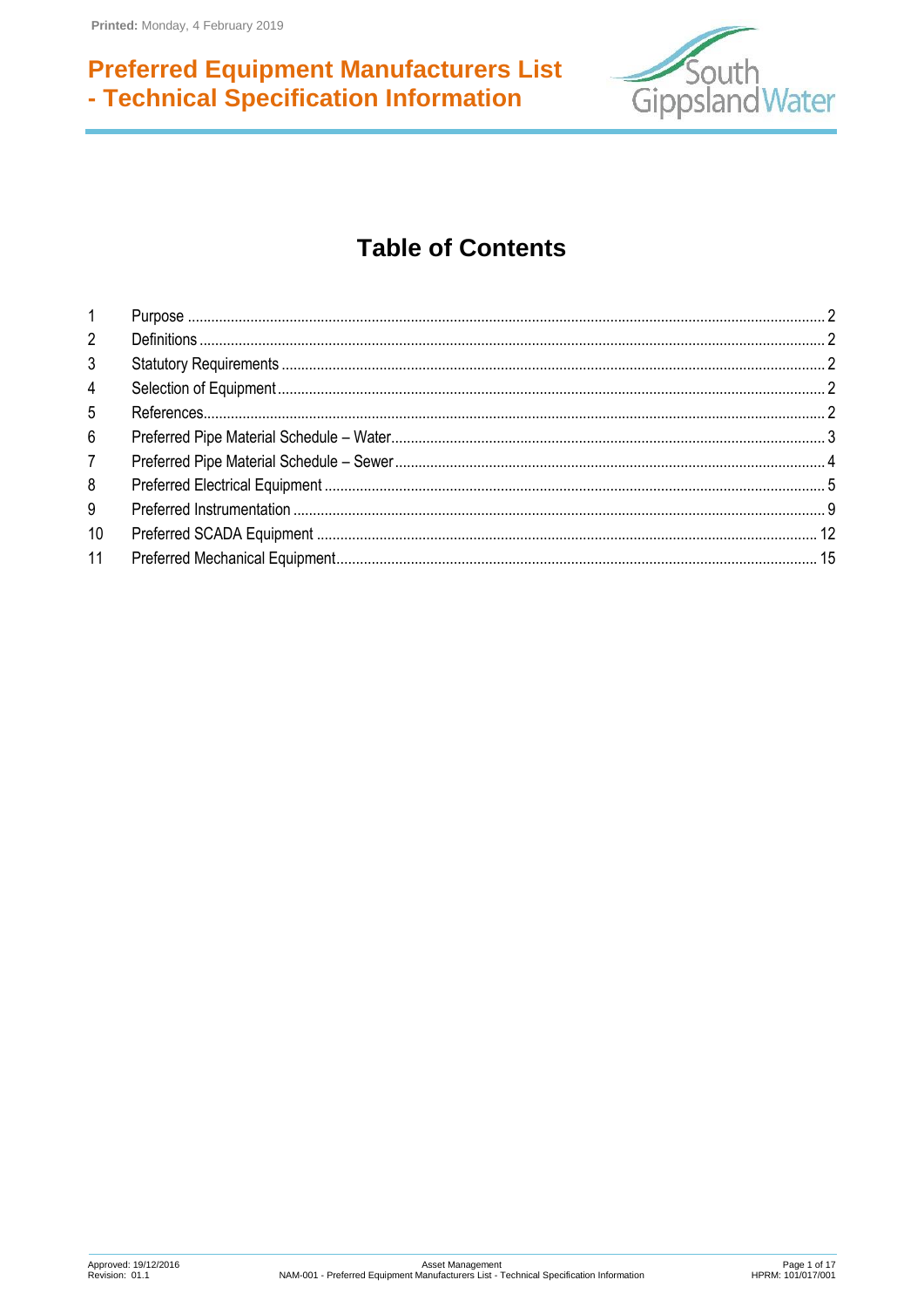

#### <span id="page-1-0"></span>**1 Purpose**

The purpose of South Gippsland Water's (SGW) Preferred Equipment Manufacturers Specification is to provide a detailed list of equipment known to our service and reliability requirements in providing water and wastewater services.

Preferred supplier brands, makes and models of equipment are chosen based on the following criteria:

- Whole of Life Cost Considerations:
- Reliability and maintainability of Product:
- Product Support, Critical Spares and Availability;
- Operability of Product;
- Consistency of Product across SGW Facilities;
- Technology developments, innovations and efficiency.

#### <span id="page-1-1"></span>**2 Definitions**

For the purpose of the information only, the following shall mean:

<span id="page-1-2"></span>**SGW:** South Gippsland Water

#### **3 Statutory Requirements**

The equipment supplied and installed in SGW facilities shall comply to all relevant Australian Standards, Acts, Codes and Regulations relevant for the piece of equipment, its installation and function.

#### <span id="page-1-3"></span>**4 Selection of Equipment**

The selection of products shall be made considering the whole of life costs, consistency with other installed assets and SGW guidance.

Purchases made by, or on behalf of SGW, will be made with reference to this list. Where products are not covered by this list, purchasers should make reference to other SGW purchasing documents for assistance selecting products. Alternatives to the products covered by this list can be selected if the purchaser can demonstrate:

- The purchase will provide the lowest whole of life cost;
- The product has suitable after sales support (both technical and availability of spares);
- Operators and maintenance have been consulted:
- Asset functionality and reliability is not compromised by the selection.

SGW will periodically review and update this document to ensure preferred suppliers and equipment are up to date and provide optimal asset management outcomes for the Corporation.

#### <span id="page-1-4"></span>**5 References**

This document should be read in conjunction with all relevant SGW Standard Specifications and Tenders.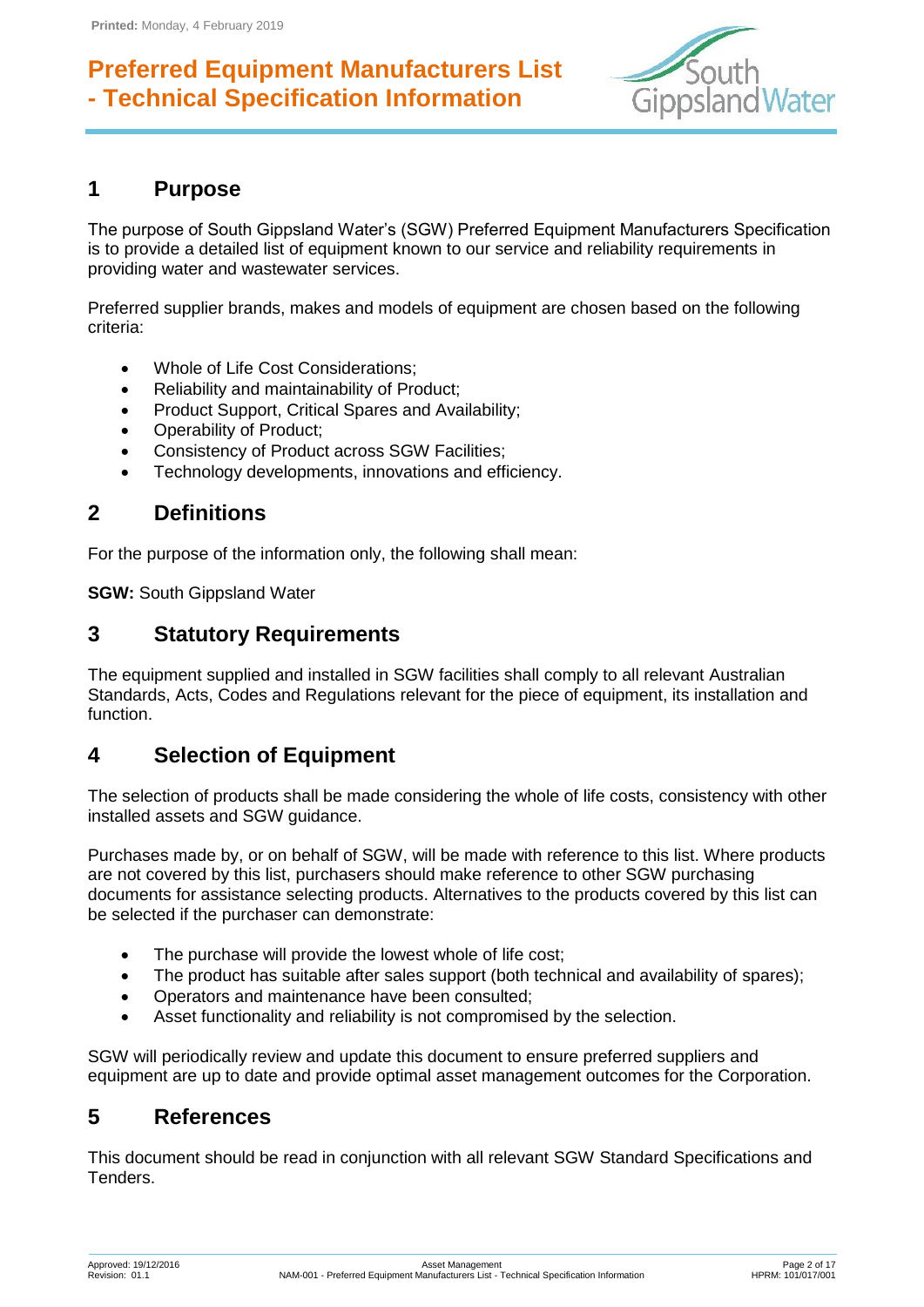

#### <span id="page-2-0"></span>**6 Preferred Pipe Material Schedule – Water**

| <b>Pipe Material</b><br><b>Description</b> | <b>Application</b>                 | <b>Preferred Make</b>                                                              | <b>Series/Model</b>        | <b>Comments</b>                       |
|--------------------------------------------|------------------------------------|------------------------------------------------------------------------------------|----------------------------|---------------------------------------|
| Ductile iron<br>cement lined               | Water                              | Pentair, Saint Gobain<br>PAM (Vinidex), Von Roll<br>(Promain), XinXing<br>(Crevet) |                            |                                       |
| Mild steel cement<br>lined                 | Water $>300$<br>only               | Pentair                                                                            |                            |                                       |
| Copper pipe                                | Water $-$<br>Service pipes<br>only |                                                                                    |                            |                                       |
| Polyethylene<br>(HDPE)                     | Water                              | George Fisher, Iplex,<br>Pentair, Vinidex, PPI<br>Corporation.                     | Blue Striped -<br>Min PN16 | Fittings<br>should be<br>Plasson type |
| PVC modified (M-<br>PVC)                   | Water                              | Iplex, Pentair, Vinidex,<br>Pipemakers, Micron<br>Pipelines.                       |                            |                                       |
| Oriented Polyvinyl<br>Chloride (O-PVC)     | Water                              | Iplex, Pentair, Vinidex,<br>Micron Pipelines.                                      |                            |                                       |
| Reinforced<br>concrete                     | Water                              |                                                                                    |                            |                                       |
| <b>Relined with</b><br>polyethylene        | Water                              | Infratec                                                                           |                            |                                       |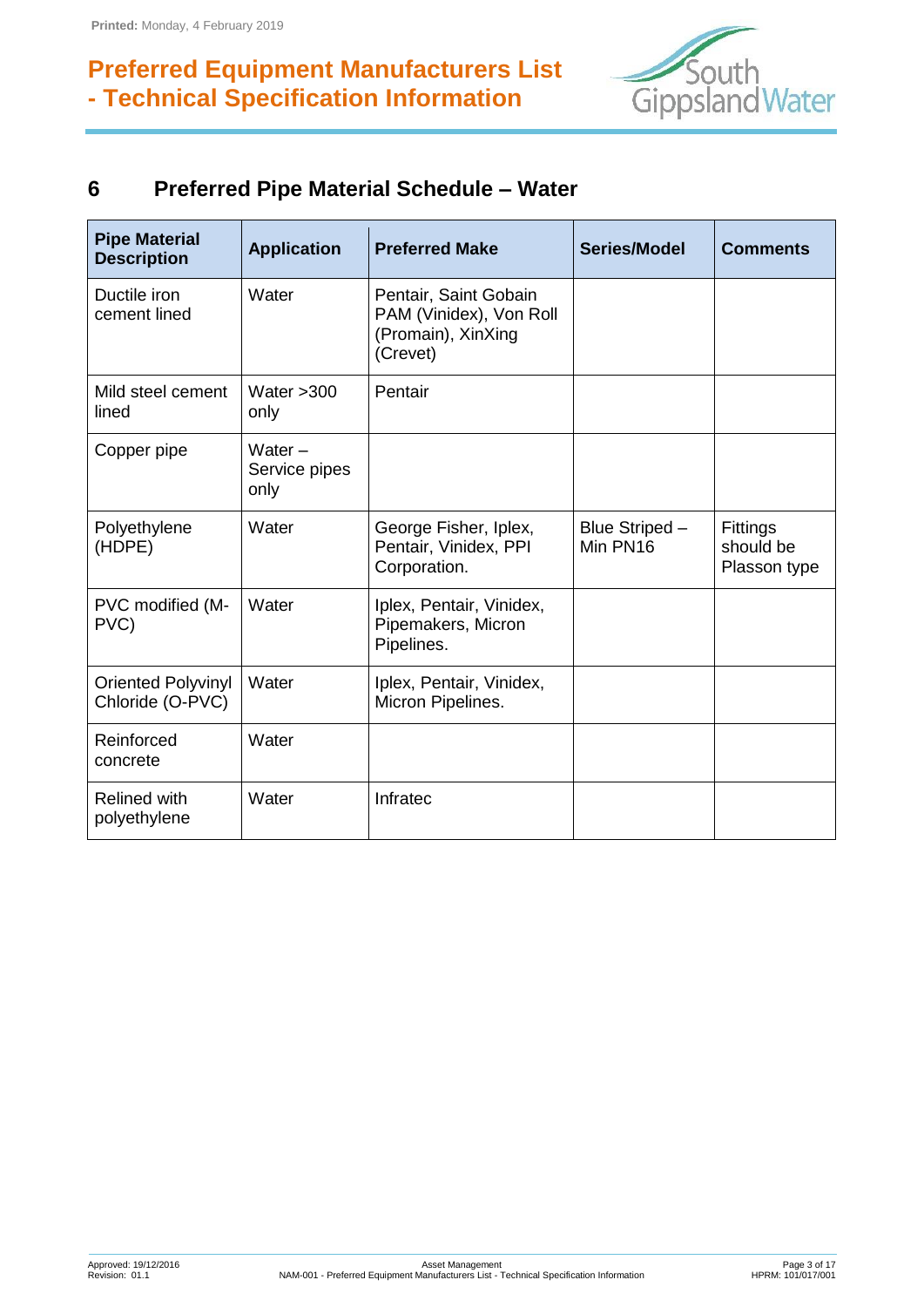

#### <span id="page-3-0"></span>**7 Preferred Pipe Material Schedule – Sewer**

| <b>Pipe Material</b><br><b>Description</b>                                  | <b>Application</b>                                                  | <b>Preferred Make</b>                                                           | <b>Series/Model</b> | <b>Comments</b> |
|-----------------------------------------------------------------------------|---------------------------------------------------------------------|---------------------------------------------------------------------------------|---------------------|-----------------|
| Reinforced<br>concrete                                                      | Sewer                                                               |                                                                                 |                     |                 |
| <b>Relined with</b><br><b>Cured In Place</b><br>Pipe (CIPP)                 | Sewer                                                               | Interflow, Kembla, Veolia                                                       |                     |                 |
| <b>Relined With</b><br><b>Ribloc</b><br>Unplasticised<br>Polyvinyl Chloride | Sewer                                                               | Expanda                                                                         |                     |                 |
| <b>Relined with</b><br>Polyethylene                                         | George<br>Fisher, Iplex,<br>Pentair,<br>Vinidex, PPI<br>Corporation | Relined with Polyethylene                                                       |                     |                 |
| Ductile Iron<br><b>Cement Lined</b>                                         | Sewer                                                               | Pentair, Saint Gobain PAM<br>(Vinidex), Von Roll<br>(Promain), XinXing (Crevet) |                     |                 |
| <b>Glass Reinforced</b><br><b>Plastic</b>                                   | Sewer                                                               | Boru Sanayi<br>A.S.(Promains), Hobas<br>(Global Pipe)                           |                     |                 |
| Polyethylene<br>(HDPE)                                                      | Sewer                                                               | George Fisher, Iplex,<br>Pentair, Vinidex, PPI<br>Corporation                   |                     |                 |
| PVC Modified (M-<br>PVC)                                                    | Sewer                                                               | Iplex, Pentair, Vinidex,<br>Pipemakers, Micron<br>Pipelines                     |                     |                 |
| PVC-Unplasticised<br>(PVC-U)                                                | Sewer<br>Gravity only                                               | Vinidex, Von Roll (Promain),<br>Iplex,                                          |                     |                 |
| <b>Oriented Polyvinyl</b><br>Chloride (O-PVC)                               | Sewer                                                               | Iplex, Pentair, Vinidex,<br>Micron Pipelines, Pentair                           |                     |                 |
| <b>Mild Steel Cement</b><br>Lined                                           | Sewer                                                               | Pentair                                                                         |                     |                 |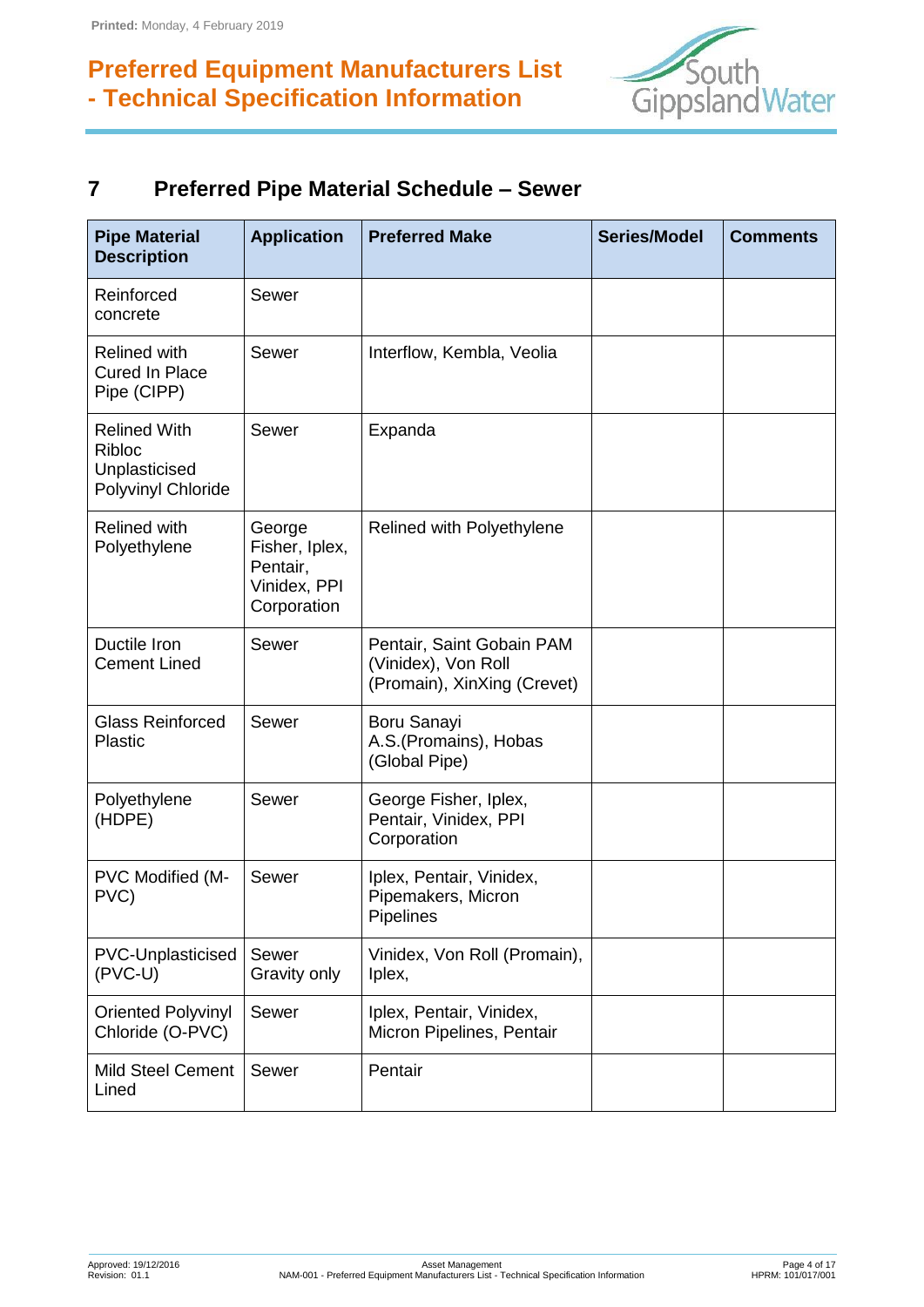

#### <span id="page-4-0"></span>**8 Preferred Electrical Equipment**

| <b>Function</b>                                  | <b>Application</b>                             | <b>Preferred Make</b>                | Series/Model                    | <b>Comments</b>                                     |
|--------------------------------------------------|------------------------------------------------|--------------------------------------|---------------------------------|-----------------------------------------------------|
| Cabling                                          | Control                                        | Olex, Electra                        |                                 |                                                     |
| Cabling                                          | Low Voltage                                    | Olex, Prysmian<br>(Pirelli), Electra | PVC/PVC,<br>XLPE/PVC;<br>Copper |                                                     |
| Cabling                                          | Instrumentation                                | Olex, Electra                        | Dekoron,<br>Instrolex           |                                                     |
| Cabling                                          | Variable Speed<br><b>Drives</b>                | Olex, Teclec                         | Varolex                         |                                                     |
| Cabling                                          | <b>High Voltage</b>                            | Olex                                 | XLPE, Copper                    |                                                     |
| Cabling                                          | Submersible<br>Pump Motor<br>Cable             | Pump Vender Supply,<br>Olex, Teclec  |                                 |                                                     |
| <b>Circuit Breakers</b>                          | <b>Moulded Case</b><br><b>Circuit Breakers</b> | Terasaki, Schneider                  |                                 |                                                     |
| <b>Circuit Breakers</b>                          | <b>Air Circuit</b><br><b>Breakers</b>          | Terasaki, ABB,<br>Schneider          |                                 |                                                     |
| Mechanical /<br><b>Manual Transfer</b><br>Switch | Main to generator<br>Changeover                | Terasaki, ABB,<br>Schneider          |                                 | Site specific<br>sizing required                    |
| Automatic<br><b>Transfer Switch</b><br>Control   | Main to generator<br>Changeover                | Socomec, NHP,                        | <b>ATyS</b>                     | Site specific<br>sizing required                    |
| Installation                                     | Cable Ladder                                   | Unistrut, EZY Strut                  |                                 |                                                     |
| Installation                                     | Conduit                                        | Unistrut, APP                        |                                 |                                                     |
| Installation                                     | <b>Flexible Conduit</b>                        | Unistrut, PBF                        |                                 |                                                     |
| Lighting                                         | Intrinsically safe                             |                                      |                                 | Used in<br>potentially<br>explosive<br>environments |
| Lighting $-$<br>>200W                            | <b>High Intensity</b><br>Discharge             | Sylvania,<br>Pierlite, Phillips      |                                 |                                                     |
| Lighting                                         | Fluorescent                                    | Pierlite, Sunny                      |                                 |                                                     |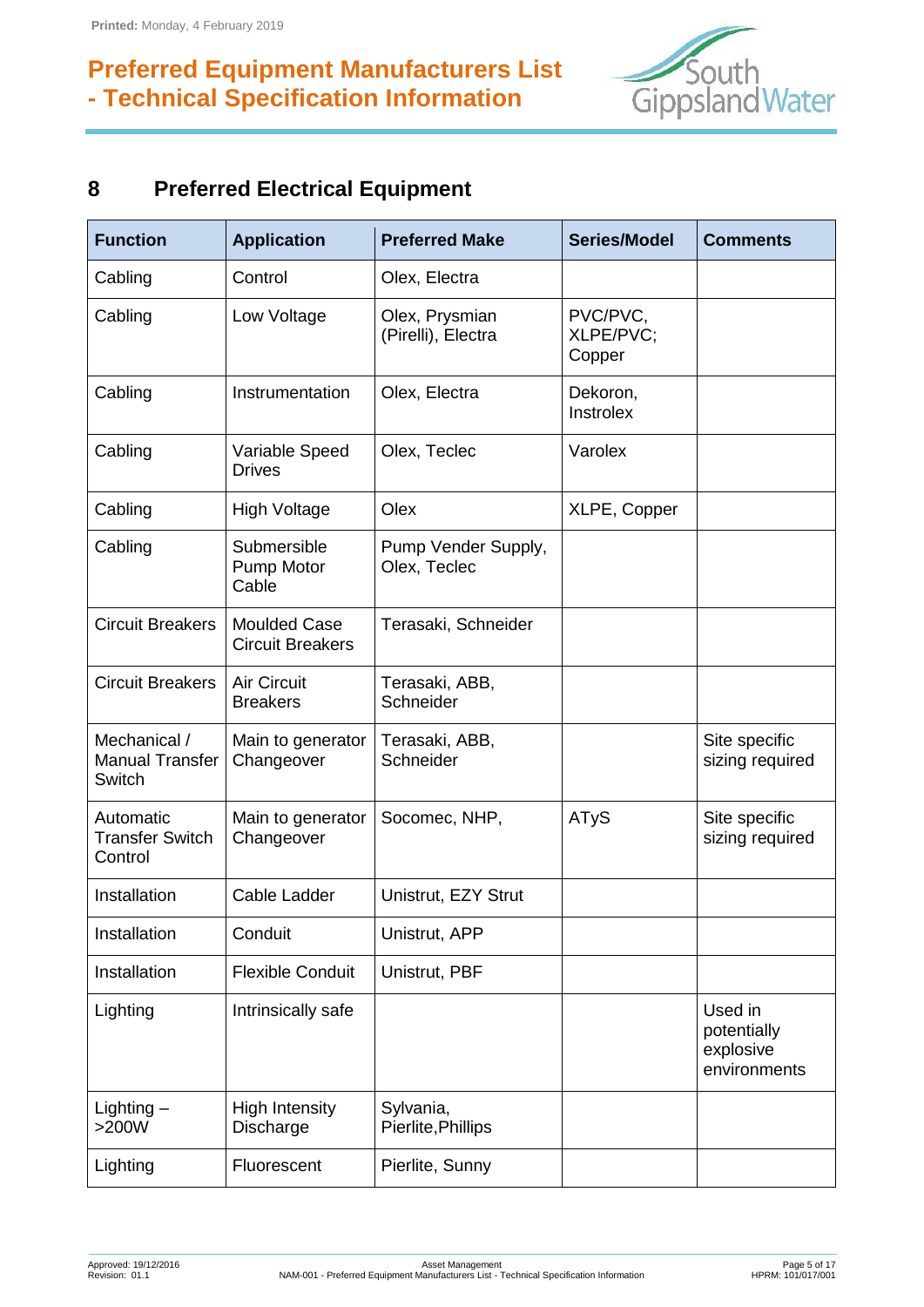

| <b>Function</b>                                      | <b>Application</b>                     | <b>Preferred Make</b>                                          | <b>Series/Model</b>                                         | <b>Comments</b>                        |
|------------------------------------------------------|----------------------------------------|----------------------------------------------------------------|-------------------------------------------------------------|----------------------------------------|
| Lighting                                             | <b>LED</b>                             | Pierlite, Sunny, Lumex                                         |                                                             |                                        |
| Lighting                                             | Emergency                              | Pierlite, CleverTronics,                                       |                                                             |                                        |
| Lighting                                             | Exit                                   | Pierlite, CleverTronics,                                       |                                                             |                                        |
| <b>Miscellaneous</b>                                 | <b>Operator Push</b><br><b>Buttons</b> | Schneider /<br>Telemecanique,<br>Sprecher & Schuh,             |                                                             |                                        |
| <b>Miscellaneous</b>                                 | <b>Indicator Lamps</b>                 | Schneider /<br>Telemecanique,<br>Specher & Schuh,              |                                                             |                                        |
| <b>Miscellaneous</b>                                 | <b>Wire Ferrules</b>                   | Grafoplast, Brady                                              |                                                             |                                        |
| <b>Miscellaneous</b>                                 | <b>Cable Ferrules</b>                  | Omega, Utilux                                                  |                                                             |                                        |
| <b>Miscellaneous</b>                                 | <b>Terminals</b>                       | Weidmuller/Klippon,<br>Legrand                                 |                                                             |                                        |
| Miscellaneous                                        | <b>Junction Boxes</b>                  | Clipsal, NHP, Omega                                            |                                                             |                                        |
| <b>Miscellaneous</b>                                 | Labels                                 |                                                                |                                                             | As per<br>Technical<br>Specification   |
| Cathodic<br>Protection                               | Cathodic<br>Protection                 | <b>Australian Corrosion</b><br>Consultants, CorrCon<br>Pty Ltd |                                                             |                                        |
| <b>Motors</b>                                        | Low Voltage                            | WEG, Siemens, Teco,<br><b>ABB</b>                              |                                                             | <b>High Efficiency</b>                 |
| <b>Motors</b>                                        | <b>High Voltage</b>                    | Siemens, Teco, ABB,<br><b>WEG</b>                              |                                                             | <b>High Efficiency</b>                 |
| Variable Speed<br>Drives and Soft<br><b>Starters</b> | Motor Speed<br>Control                 | <b>Allen Bradley</b><br>Danfoss                                | Complete with<br>Devicenet or<br><b>Modbus</b><br>interface | Confirm site<br>specific for<br>sizing |
| <b>Power Factor</b><br>Correction                    | Capacitors - L.V.                      | <b>ABB</b>                                                     |                                                             |                                        |
| <b>Power Factor</b><br>Correction                    | Capacitors - H.V.                      | ABB                                                            |                                                             |                                        |
| Power Factor<br>Correction                           | Controller                             | ABB                                                            |                                                             |                                        |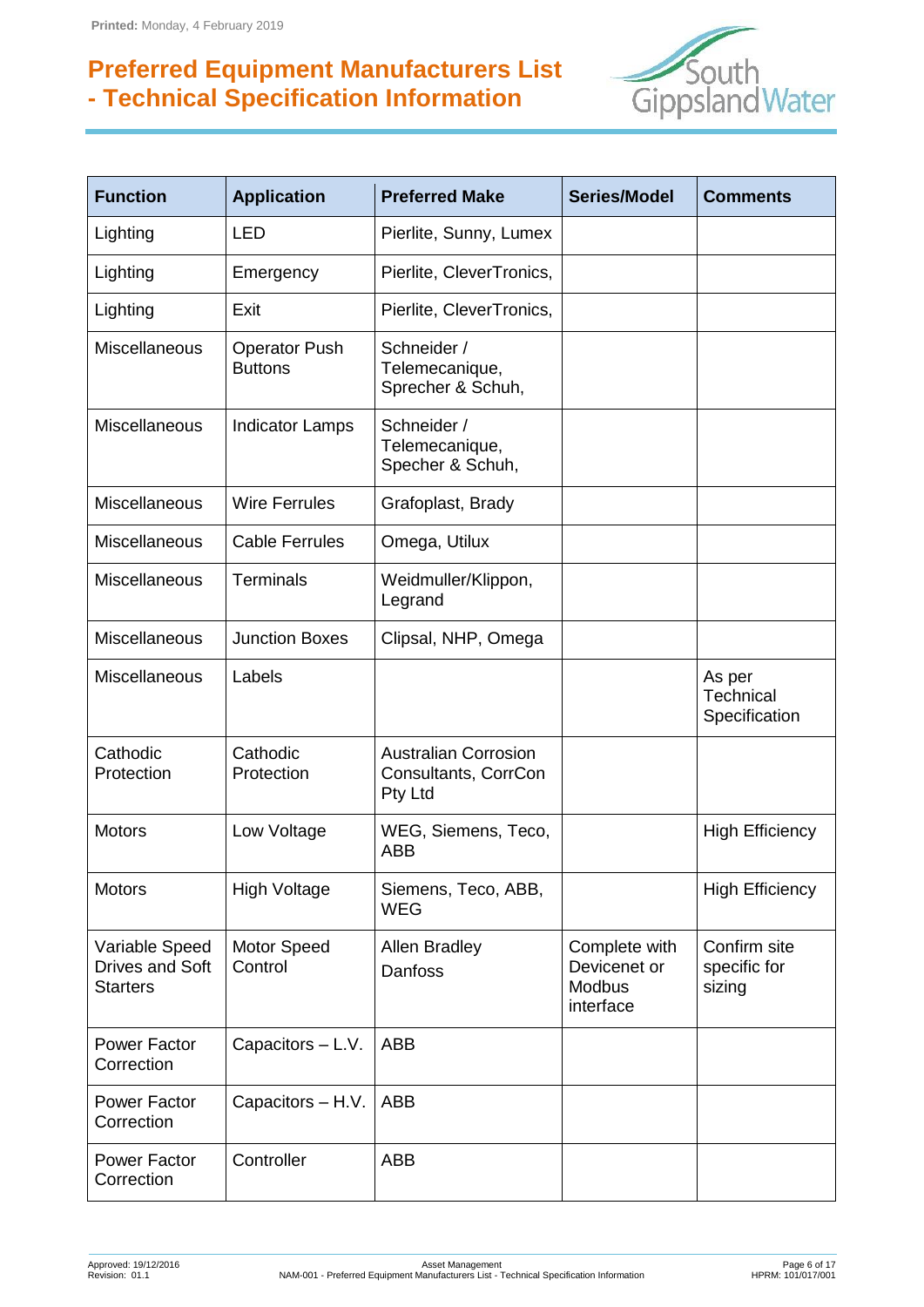

| <b>Function</b>                  | <b>Application</b>                              | <b>Preferred Make</b>                   | <b>Series/Model</b>              | <b>Comments</b> |
|----------------------------------|-------------------------------------------------|-----------------------------------------|----------------------------------|-----------------|
| <b>Socket Outlets</b>            | <b>Lighting Outlets</b>                         | Clipsal, NHP                            | <b>IP56 Series</b>               |                 |
| <b>Socket Outlets</b>            | <b>Welding Outlets</b>                          | Clipsal, NHP                            | <b>IP56 Series</b>               |                 |
| <b>Socket Outlets</b>            | <b>General Purpose</b><br>Outlets               | Clipsal, NHP                            | <b>IP56 Series</b>               |                 |
| <b>Socket Outlets</b>            | <b>UPS Supplied</b>                             | Clipsal - Red                           |                                  |                 |
| <b>Switch Board</b><br>Equipment | Fuse/ Switch<br>Units                           | Holec, MERLIN<br><b>GERIN, Terasaki</b> | <b>Switch Board</b><br>Equipment |                 |
| <b>Switch Board</b><br>Equipment | <b>Motor Starter</b><br><b>Circuit Breakers</b> | NHP / Sprecher &<br>Schuh               |                                  |                 |
| <b>Switch Board</b><br>Equipment | <b>Thermal Motor</b><br>Protection - L.V.       | NHP / Sprecher &<br>Schuh               |                                  |                 |
| <b>Switch Board</b><br>Equipment | <b>Electronic Motor</b><br>Protection - L.V.    | NHP / Sprecher &<br>Schuh               |                                  |                 |
| <b>Switch Board</b><br>Equipment | <b>Electronic Motor</b><br>Protection - H.V.    | NHP / Sprecher &<br>Schuh               |                                  |                 |
| <b>Switch Board</b><br>Equipment | <b>Motor Starting</b><br>Contactors             | NHP / Sprecher &<br>Schuh               |                                  |                 |
| <b>Switch Board</b><br>Equipment | Current<br><b>Transformers</b>                  | Crompton, NHP                           |                                  |                 |
| <b>Switch Board</b><br>Equipment | <b>Surge Protection</b><br>Relay                | ABB, Critec                             |                                  |                 |
| Switch Board<br>Equipment        | Earth Leakage<br>Protection                     | ABB, Schnieder,<br>Terasaki             |                                  |                 |
| <b>Switch Board</b><br>Equipment | <b>Power Meters</b>                             | Crompton<br><b>NHP</b>                  |                                  |                 |
| <b>Switch Board</b><br>Equipment | Relays - 240 V<br>a.c.                          | Finder, Omron                           |                                  | With LED        |
| <b>Switch Board</b><br>Equipment | Relays - 24 V<br>d.c.                           | Finder, Omron                           |                                  |                 |
| <b>Switch Board</b><br>Equipment | Relays - 24 V<br>a.c.                           | Finder, Omron                           |                                  | With LED        |
| <b>Switch Board</b><br>Equipment | Voltmeters /<br>Ammeter                         | Crompton, NHP                           |                                  |                 |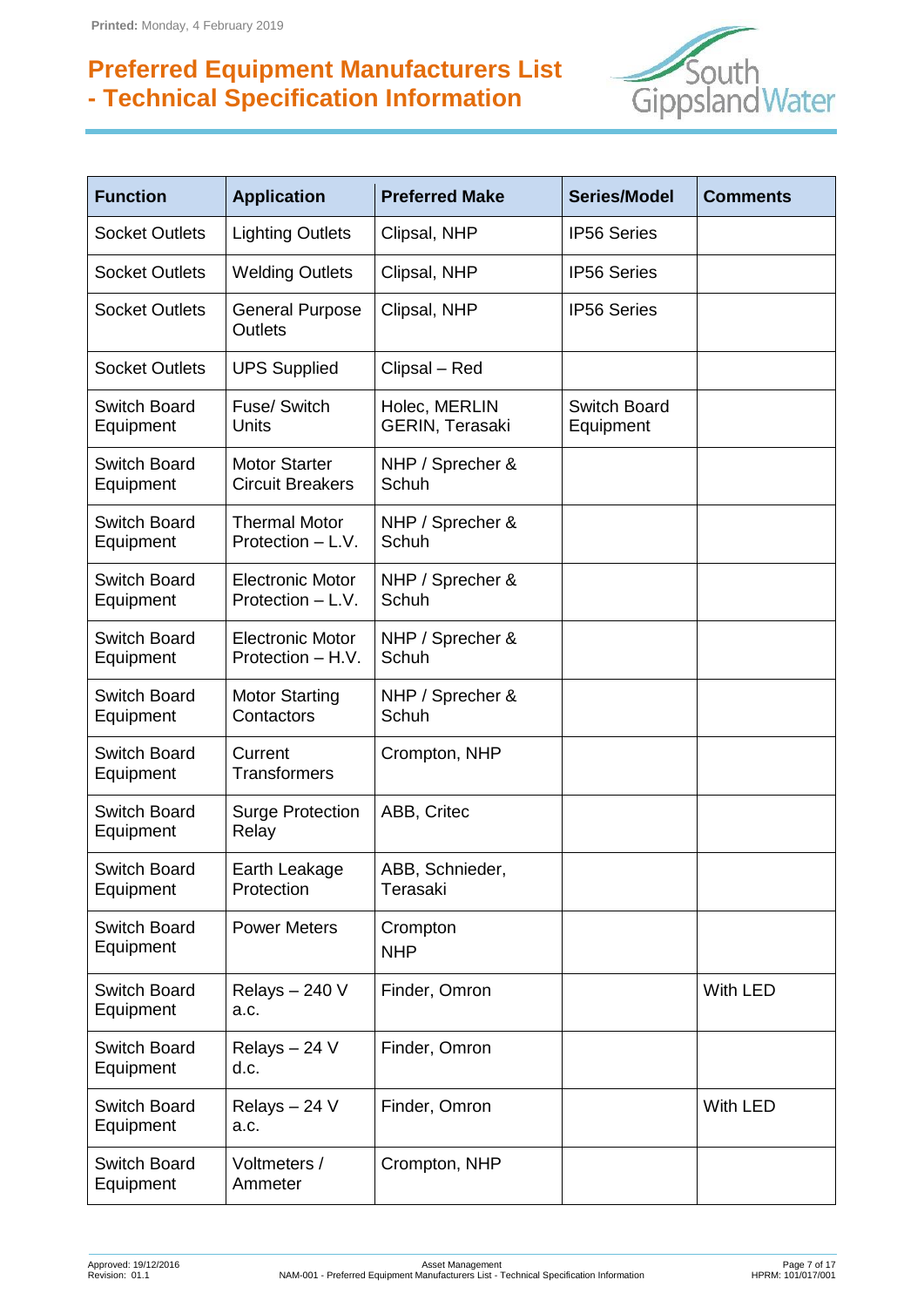

| <b>Function</b>      | <b>Application</b>                                            | <b>Preferred Make</b>               | Series/Model | <b>Comments</b>                                                                  |
|----------------------|---------------------------------------------------------------|-------------------------------------|--------------|----------------------------------------------------------------------------------|
| Switchboards         | Lighting and<br>Power<br><b>Distribution</b><br><b>Boards</b> | NHP, ABB                            |              | These are<br>manufacturers<br>only; a brand of<br>switchboard<br>does not exist. |
| Switchboards         | <b>Process Power</b><br><b>Distribution</b><br><b>Boards</b>  | NHP, ABB                            |              | These are<br>manufacturers<br>only; a brand of<br>switchboard<br>does not exist  |
| <b>Switches</b>      | Limit                                                         | Omron, NHP                          |              |                                                                                  |
| <b>Switches</b>      | Photoelectric,<br><b>Process Control</b>                      | Omron, NHP                          |              |                                                                                  |
| <b>Switches</b>      | Proximity                                                     | Omron, NHP                          |              |                                                                                  |
| <b>Switches</b>      | Selector                                                      | Sprecher & Schuh,<br>Telemecanique  |              |                                                                                  |
| <b>Switches</b>      | Float                                                         | MJK, Flygt, Omega                   |              |                                                                                  |
| Transformers         | Power                                                         | Wilson, ITC                         |              |                                                                                  |
| <b>Transformers</b>  | Control                                                       | Meanwell, Omron,<br><b>PowerBox</b> |              |                                                                                  |
| <b>Soft Starters</b> |                                                               | Danfoss, NHP                        |              |                                                                                  |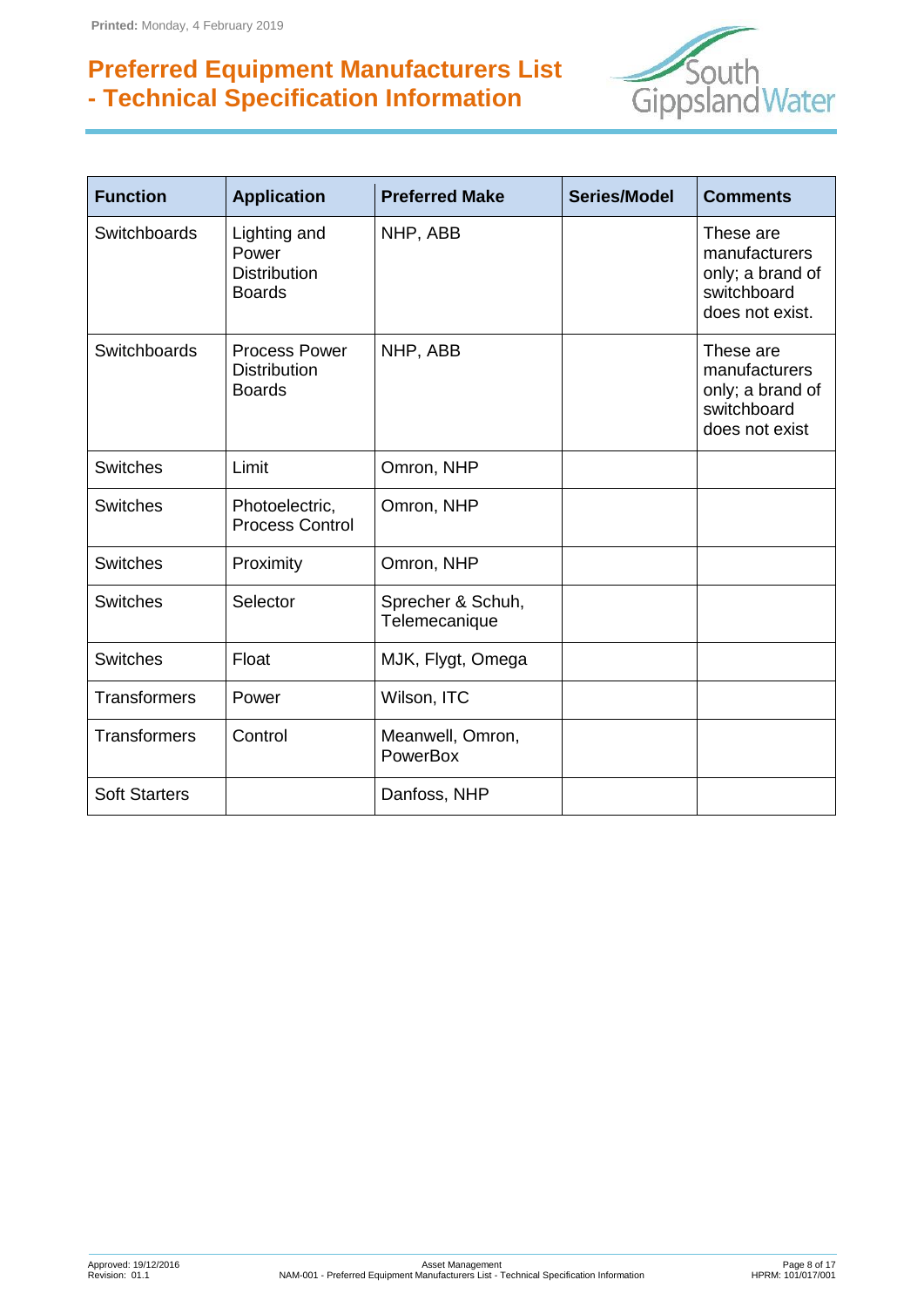

#### <span id="page-8-0"></span>**9 Preferred Instrumentation**

| <b>Function</b>       | <b>Application</b>           | <b>Preferred Make</b>                               | <b>Series/Model</b>                                                     | <b>Comments</b>                                                                                                                                                     |
|-----------------------|------------------------------|-----------------------------------------------------|-------------------------------------------------------------------------|---------------------------------------------------------------------------------------------------------------------------------------------------------------------|
| Analysers             | Ammonia                      | Hach                                                |                                                                         |                                                                                                                                                                     |
| Analysers             | Chlorine                     | Wallace & Tiernan,<br>Hach                          |                                                                         | Depolox 3 Plus                                                                                                                                                      |
| Analysers             | Conductivity                 | Hach, Prominent,<br>Evoqua, Gli<br>International    |                                                                         |                                                                                                                                                                     |
| Analysers             | Oxygen -<br><b>Dissolved</b> | Royce, Hach, Krohne                                 |                                                                         |                                                                                                                                                                     |
| Analysers             | pH & ORP                     | ABB, AIC, Burkert,<br>Hach                          |                                                                         |                                                                                                                                                                     |
| Analysers             | Turbidity                    | Krohne, Hach                                        |                                                                         |                                                                                                                                                                     |
| Analysers             | <b>Fluoride Monitor</b>      | Orion, Prominent                                    |                                                                         |                                                                                                                                                                     |
| Automatic<br>samplers |                              | <b>Isco</b>                                         |                                                                         |                                                                                                                                                                     |
| <b>Control Valve</b>  | Liquids                      | Tyco, Metso, Metaval,<br>EBRO, Bellimo,<br>Acrodyne |                                                                         |                                                                                                                                                                     |
| <b>Actuated Valve</b> | Liquids                      | Rotork & Auma,<br>Bellimo, Acrodyne                 |                                                                         |                                                                                                                                                                     |
| Flowmeter             | Magnetic                     | ABB, MJK                                            | <b>ABB</b><br>Watermaster,<br>Aquamaster or<br>Aquaprobe,<br><b>MJK</b> | <b>Modbus</b><br>Communications<br>Card<br>Flowmeter<br>Selection to be<br>approved by SGW<br>and suit the<br>specific installation<br>application and<br>location. |
| Flowmeter             | Gas                          | <b>Ross Brown Elster</b>                            |                                                                         |                                                                                                                                                                     |
| Flowmeter             | <b>Orifice Plate</b>         | ABB, Wika                                           |                                                                         |                                                                                                                                                                     |
| Flowmeter             | Turbine                      | ABB, Elster, Sensus                                 |                                                                         |                                                                                                                                                                     |
| Flowmeter             | Vortex                       | ABB, Elster                                         |                                                                         |                                                                                                                                                                     |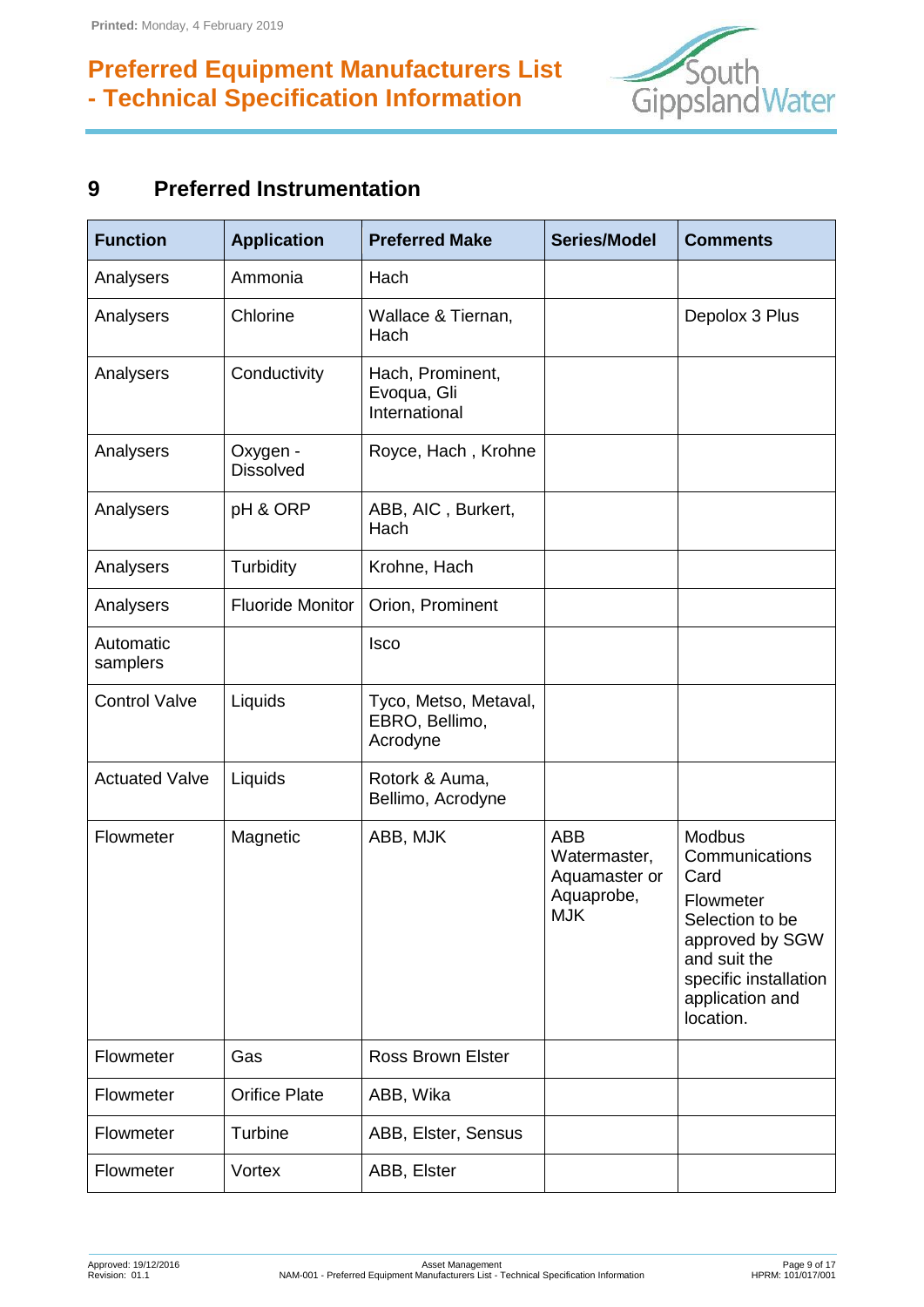

| <b>Function</b>           | <b>Application</b>                  | <b>Preferred Make</b>            | <b>Series/Model</b>           | <b>Comments</b>                                                                 |
|---------------------------|-------------------------------------|----------------------------------|-------------------------------|---------------------------------------------------------------------------------|
| <b>Flow</b>               | Switch                              | SICK, IFM Effector               |                               |                                                                                 |
| Flow                      | Rotameter                           | Kytola                           |                               |                                                                                 |
| Level                     | <b>Differential</b><br>Pressure     | Rosemount, ABB,<br>Vega          |                               |                                                                                 |
| Level                     | Ultrasonic or<br>Radar              | Vega, Siemens                    | PRO Value                     |                                                                                 |
| Level                     | Switch                              | <b>IFM</b>                       |                               |                                                                                 |
| Level                     | Hydrostatic                         | Vega                             |                               |                                                                                 |
| Pressure                  | <b>Differential</b><br>Transmitter  | Rosemount, ABB                   |                               |                                                                                 |
| Pressure                  | Gauges                              | Ashcroft, Budenberg,<br>Wika     |                               |                                                                                 |
| Pressure                  | Repeater                            |                                  |                               |                                                                                 |
| Pressure                  | Switch                              | Telemecanique                    |                               |                                                                                 |
| Temperature               | Indicator                           | Omron                            |                               |                                                                                 |
| Temperature               | <b>RTD Element</b>                  | Thermon                          |                               |                                                                                 |
| Temperature               | Switch                              | Thermon                          |                               |                                                                                 |
| Temperature               | Thermocouple<br>Element             | Thermon                          |                               |                                                                                 |
| Temperature               | Thermocouple<br>Extension<br>Cables | Thermon                          |                               |                                                                                 |
| Temperature               | Transmitter<br>(field)              | MJK, Hach                        |                               |                                                                                 |
| Temperature               | Transmitter<br>(rack)               | ABB, MJK                         |                               |                                                                                 |
| Time                      | Counter /<br><b>Totaliser</b>       | Omron                            |                               |                                                                                 |
| Control<br><b>Systems</b> | <b>PLC/PCS</b>                      | Allen Bradley -<br>Rockwell PLC, | <b>Control Logix</b><br>range | With HMI (viewing<br>purposes=10 inch,<br>control purposes =<br>15 inch screen) |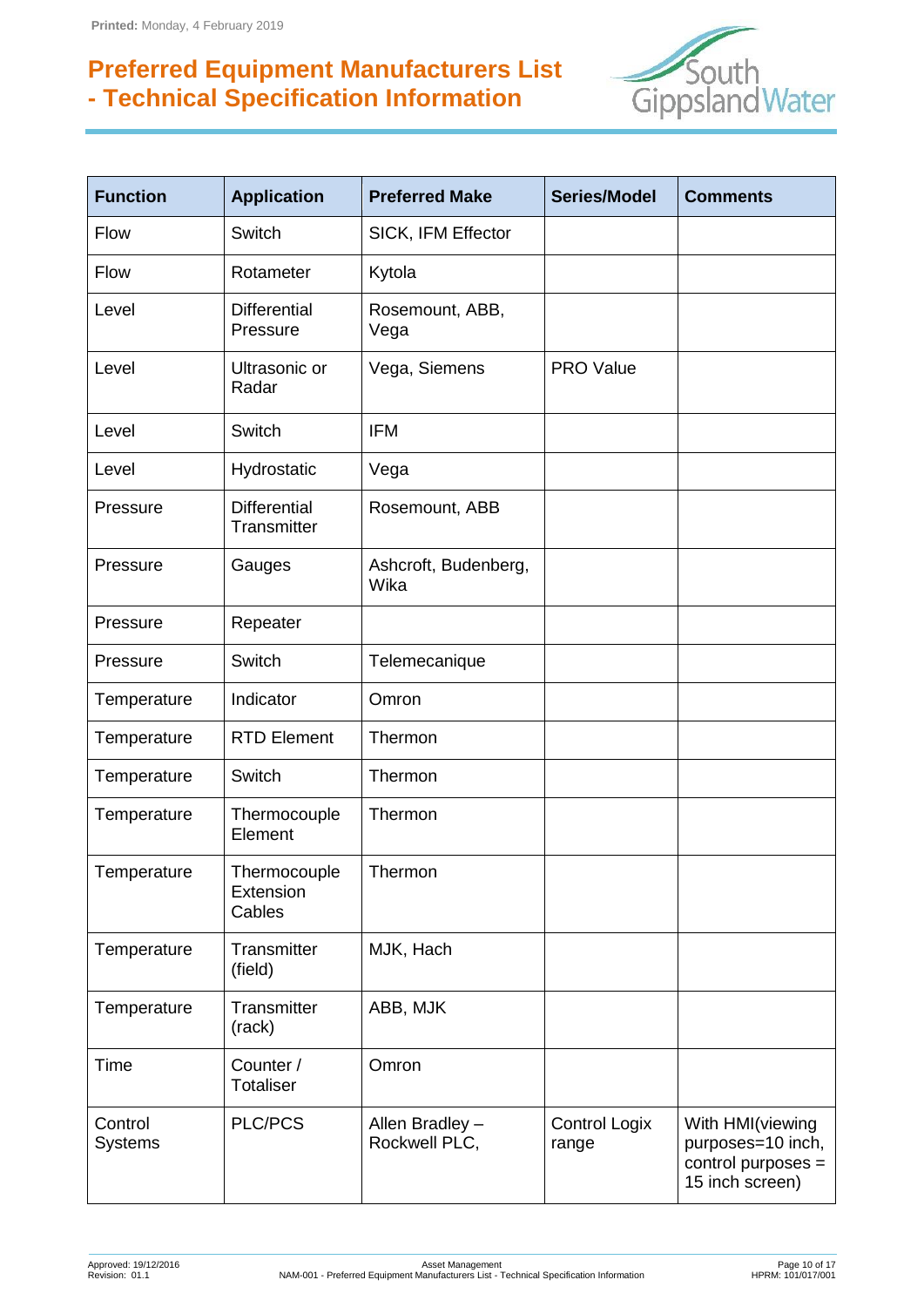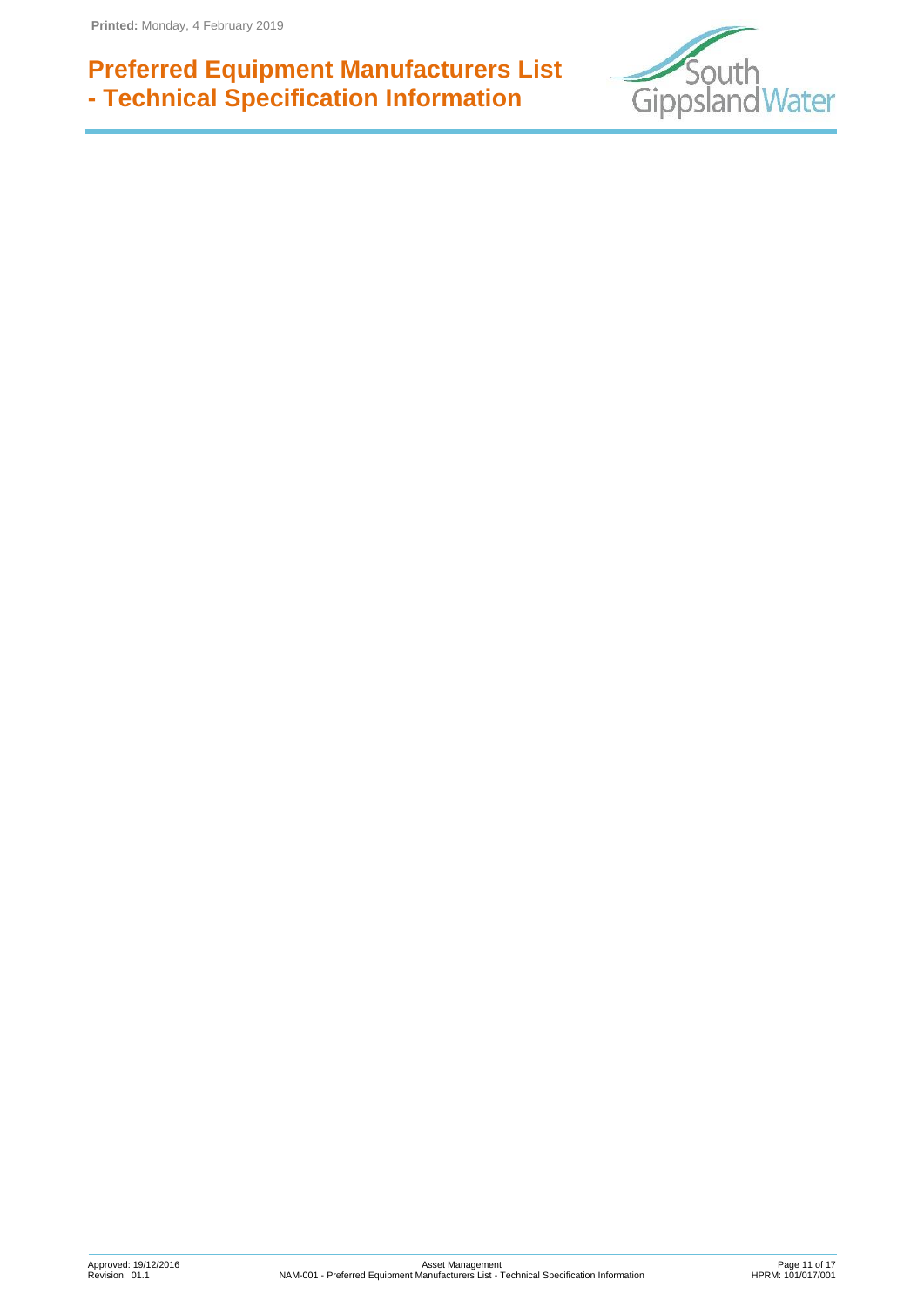

#### <span id="page-11-0"></span>**10 Preferred SCADA Equipment**

| <b>Function</b>        | <b>Application</b>                               | <b>Preferred Make</b>                                                                         | <b>Series/Model</b>                                                                                                         | <b>Comments</b>                                                               |
|------------------------|--------------------------------------------------|-----------------------------------------------------------------------------------------------|-----------------------------------------------------------------------------------------------------------------------------|-------------------------------------------------------------------------------|
| <b>Control Systems</b> | <b>SCADA HMI</b><br>Software                     | <b>CitectSCADA Version</b><br>7.2                                                             |                                                                                                                             |                                                                               |
| <b>Control Systems</b> | <b>SCADA Server</b>                              | <b>Virtual Server or Dell</b><br>PowerEdge Running<br>Windows Server 2008<br>R2 64 bit        |                                                                                                                             | Virtual for<br>CMF, physical<br>for BCC                                       |
| <b>Control Systems</b> | <b>SCADA Server</b><br>(Satellite)               | Server Grade Desktop<br><b>Running Windows 7</b><br>SOE. RSLinx as<br>required.               |                                                                                                                             | Installed                                                                     |
| <b>Control Systems</b> | <b>SCADA</b><br>Workstation                      | Standard PC or Laptop<br>running Windows 7<br>SOE. Citect Client or<br>Web Client as required |                                                                                                                             | PC for Office<br>applications,<br>laptop for field<br>staff and<br>operators. |
| <b>Control Systems</b> | Sinewave<br>Inverter                             | Meanwell, Upsonic,<br>Powerware                                                               |                                                                                                                             |                                                                               |
| <b>Control Systems</b> | <b>UPS Module</b>                                | Delta                                                                                         | <b>MCR600</b>                                                                                                               |                                                                               |
| <b>Control Systems</b> | <b>SCADAPhone</b><br>Modem                       | Maestro                                                                                       | M240 Jetstream                                                                                                              |                                                                               |
| <b>Control Systems</b> | <b>Ethernet Serial</b><br><b>Terminal Server</b> | Moxa                                                                                          | <b>NPort 5610</b>                                                                                                           |                                                                               |
| Control Systems        | <b>Ethernet Switch</b>                           | Moxa                                                                                          | <b>EDS-408A</b>                                                                                                             |                                                                               |
| Control Systems        | Local HMI<br><b>Control Screens</b>              | Allen Bradley<br><b>Brodersen</b>                                                             | <b>Ethernet Protocol</b><br>Faytech 10"                                                                                     | Colour touch<br>screen                                                        |
| Telemetry              | Outdoor<br>Cabinet                               | <b>B&amp;R Enclosures, NHP</b>                                                                | D808030                                                                                                                     |                                                                               |
| Telemetry              | 19" Server Rack                                  | Ausrack                                                                                       |                                                                                                                             | Glass door                                                                    |
| <b>Telemetry</b>       | BA-12 RTU<br><b>Backplane</b>                    | Kingfisher                                                                                    | PS-11-0 Power<br><b>Supply Module</b><br><b>CP-21-II Processor</b><br>Module<br>MC-11-II Multi-<br>Communications<br>Module |                                                                               |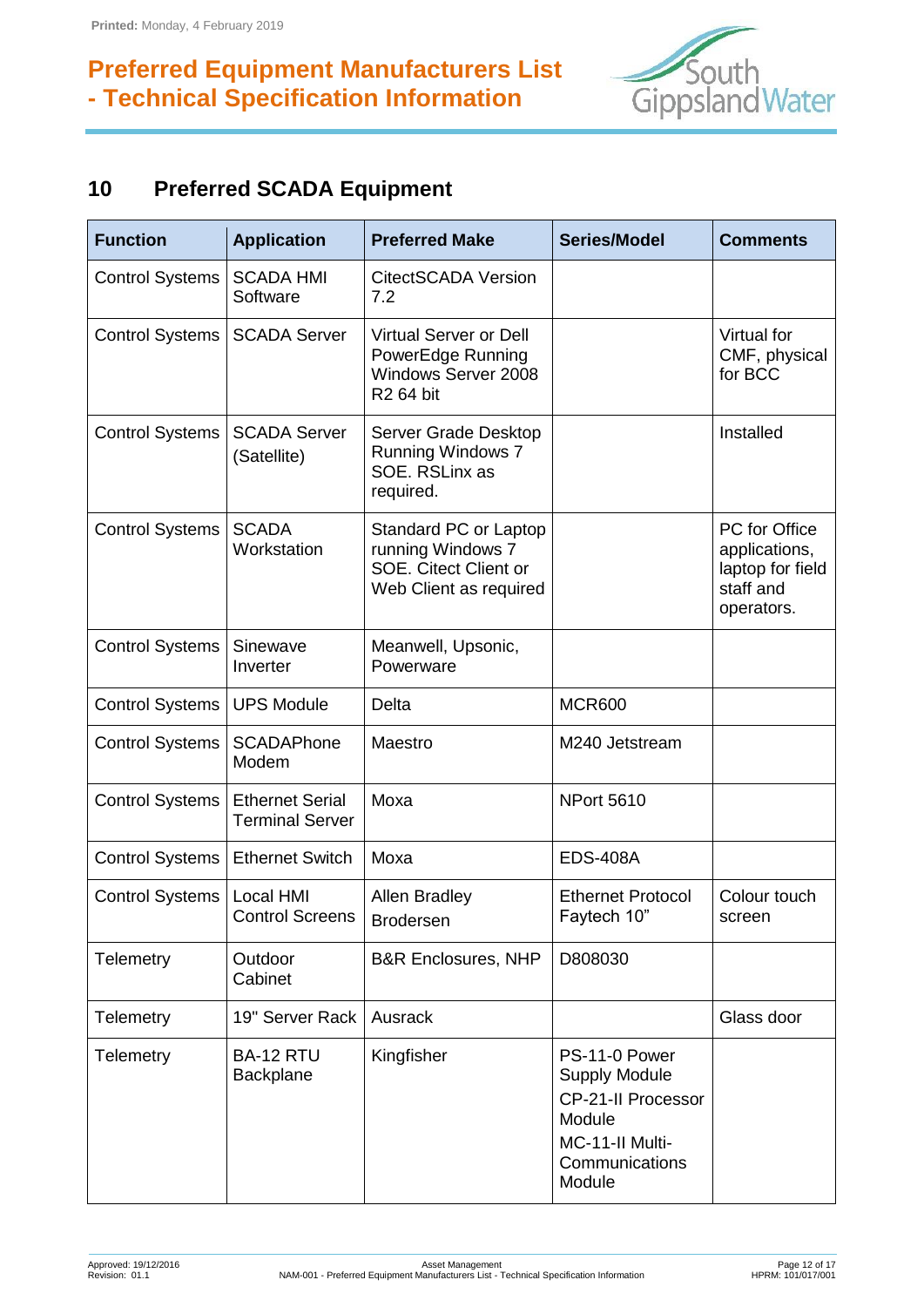

| <b>Function</b>  | <b>Application</b>                              | <b>Preferred Make</b>      | <b>Series/Model</b>                                                                                         | <b>Comments</b> |
|------------------|-------------------------------------------------|----------------------------|-------------------------------------------------------------------------------------------------------------|-----------------|
| Telemetry        | <b>BA4 RTU</b><br>Backplane                     | Kingfisher                 | <b>PC-1-PS1</b><br><b>Processor Module</b><br>Al-10-1 I/O Module<br>DI-10-1 I/O Module<br>IO-4-1 I/O Module |                 |
| <b>Telemetry</b> | <b>Base Station</b><br>Radio                    | <b>Trio Datacom</b>        | EB450                                                                                                       |                 |
| Telemetry        | Data Link Radio                                 | <b>Trio Datacom</b>        | <b>ER450</b>                                                                                                |                 |
| <b>Telemetry</b> | Outstation<br>Radio                             | <b>Trio Datacom</b>        | MR450                                                                                                       |                 |
| <b>Telemetry</b> | <b>Band Pass</b><br>Duplexer                    | <b>Trio Datacom</b>        |                                                                                                             |                 |
| <b>Telemetry</b> | <b>Stream Router</b>                            | <b>Trio Datacom</b>        |                                                                                                             |                 |
| <b>Telemetry</b> | 240VAC-48VDC<br>Rectifier                       | <b>Delta Electronics</b>   |                                                                                                             |                 |
| <b>Telemetry</b> | 240VAC-12VDC<br>Rectifier                       | Powerbox, Amtrax           |                                                                                                             |                 |
| <b>Telemetry</b> | DC UPS Power<br>Supply                          | Eaton                      | <b>PB256</b>                                                                                                |                 |
| <b>Telemetry</b> | 240VAC-12VDC<br>Charger                         | <b>RFI</b>                 |                                                                                                             |                 |
| <b>Telemetry</b> | VRLA, 12VDC<br><b>Cabinet Battery</b><br>Backup | Panasonic or Full<br>River |                                                                                                             |                 |
| Telemetry        | 23-30Watt<br>Enclosure<br>Heater                | Rittal, NHP                |                                                                                                             |                 |
| Telemetry        | 15-50Watt<br>Thermostat                         | Rittal, NHP                |                                                                                                             |                 |
| Telemetry        | <b>Lightning Surge</b><br>Protector             | Critec, Erico              | IS-B50LN                                                                                                    |                 |
| Telemetry        | <b>RF Cable</b>                                 | Andrew                     | <b>LDF-450</b>                                                                                              |                 |
| <b>Telemetry</b> | Directional<br>Antenna                          | <b>RFI</b>                 | Yagi                                                                                                        |                 |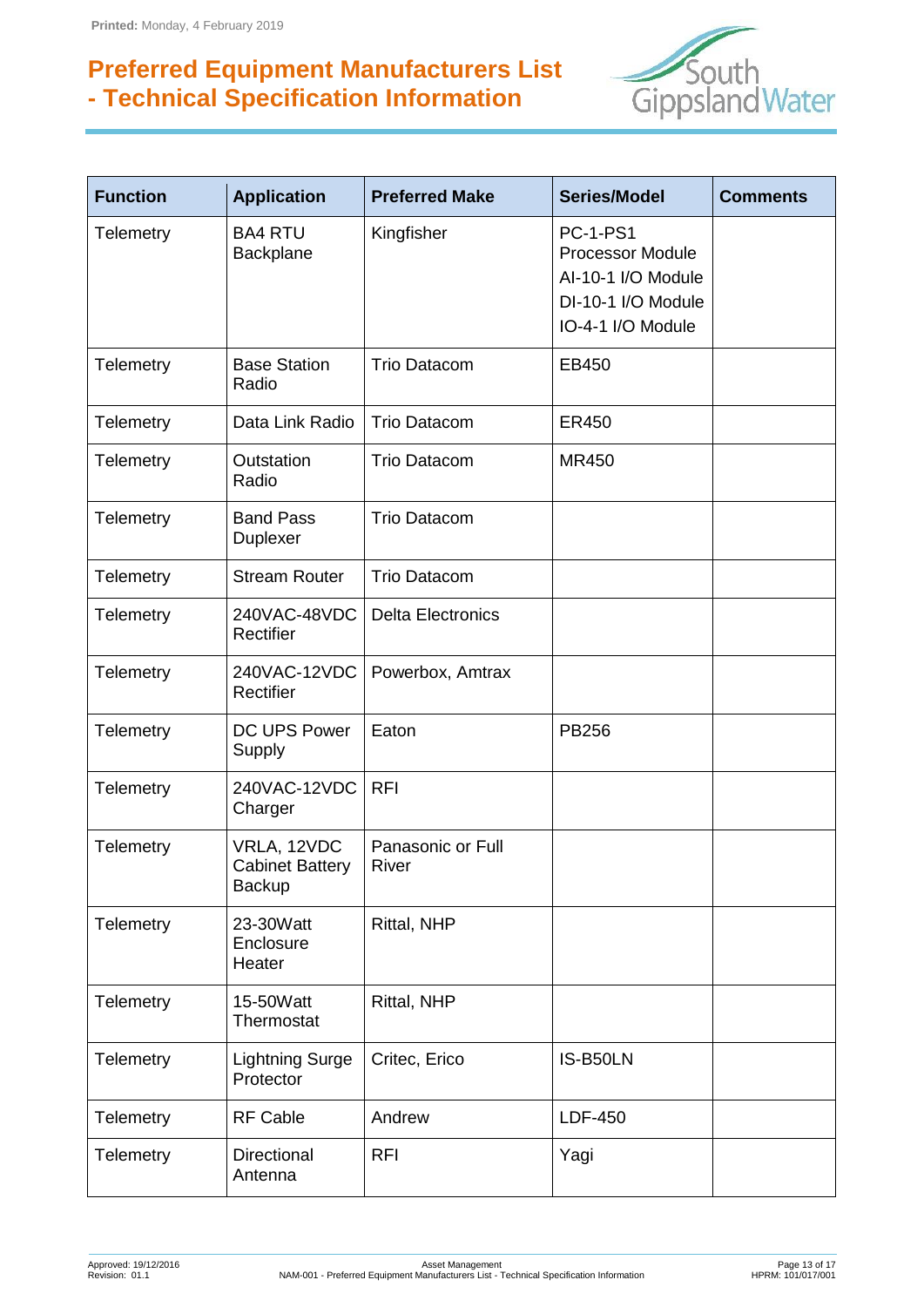

| <b>Function</b> | <b>Application</b>                     | <b>Preferred Make</b> | <b>Series/Model</b> | <b>Comments</b> |
|-----------------|----------------------------------------|-----------------------|---------------------|-----------------|
| Telemetry       | Omni-<br><b>Directional</b><br>Antenna | <b>RFI</b>            | Col <sub>8</sub>    |                 |
| Telemetry       | Solar Panel                            | <b>BP</b>             |                     |                 |
| Telemetry       | Solar Regulator                        | <b>Plasmatronics</b>  |                     |                 |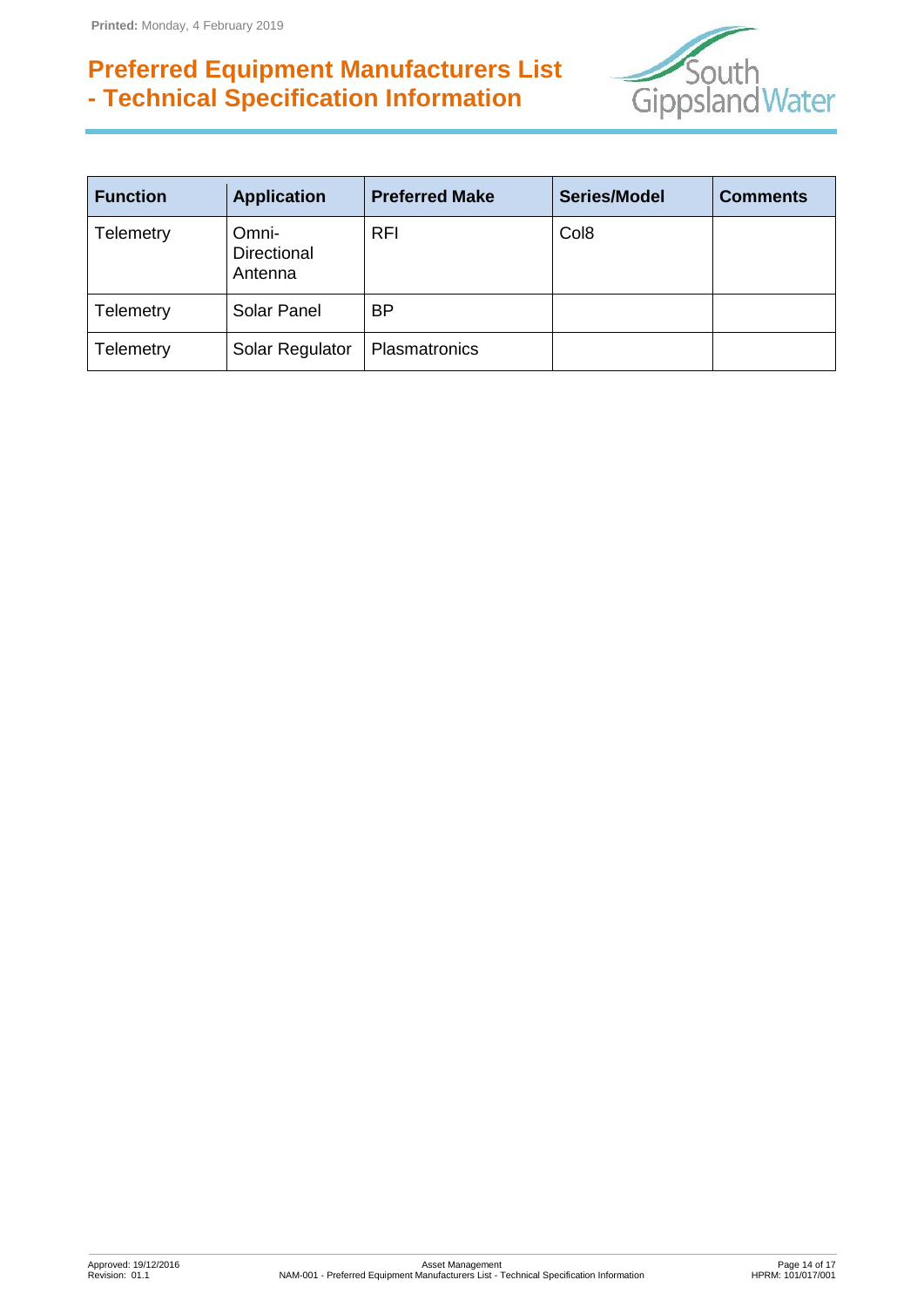

#### <span id="page-14-0"></span>**11 Preferred Mechanical Equipment**

| <b>Function</b>                    | <b>Application</b>             | <b>Preferred Make</b>                       | <b>Series/Model</b> | <b>Comments</b> |
|------------------------------------|--------------------------------|---------------------------------------------|---------------------|-----------------|
| Gas detectors                      | Gas detection                  | BW, Draeger, Wallace<br>and Tiernan         |                     |                 |
| Generators                         | Backup power                   | Cummins, F.G Wilson                         |                     |                 |
| <b>Filter Shells</b>               | Filtration                     | <b>GEBEL Aquasafe</b>                       |                     |                 |
| Cable<br>Mechanism, Fall<br>Arrest | Safety                         | <b>Hi-Safe Industries</b>                   |                     |                 |
| Paddles,<br>Impellers              | Mixing, aeration               | Fabline/Aquatec Max                         |                     |                 |
| Heater, Cooler                     | Air conditioning               | Daikin,                                     |                     |                 |
| <b>Blower</b>                      | Compressed air                 | PDA Blowers (AUST),<br><b>Roots Dresser</b> |                     |                 |
| Concrete pits                      | Concrete<br>structures         | Rockla, Humes                               |                     |                 |
| <b>Gear Box</b>                    | Gear drives                    | Hanson, SEW<br>Eurodrive, Bonfiglioli       |                     |                 |
| ontoons                            | Equipment<br>flotation         | Silverlock                                  |                     |                 |
| Trolley                            | Trolley                        | Roval                                       |                     |                 |
| <b>Safety Shower</b>               | <b>Safety Shower</b>           | Qsafe SPS                                   |                     |                 |
| Spill Kit                          | Water                          | Seton                                       |                     |                 |
| <b>Tube Fittings</b>               | Metric nylon<br>tube           | Swagelock                                   |                     |                 |
| <b>Tube Fittings</b>               | Metric stainless<br>steel tube | Swagelock                                   |                     |                 |
| <b>Tube Fittings</b>               | Metric tube<br>fittings        | Swagelock                                   |                     |                 |
| Weight                             | Counters                       | Ultrahawke,<br>Wedderburn                   |                     |                 |
| Weight                             | Scales and<br>weighbridge      | Ultrahawke,<br>Wedderburn                   |                     |                 |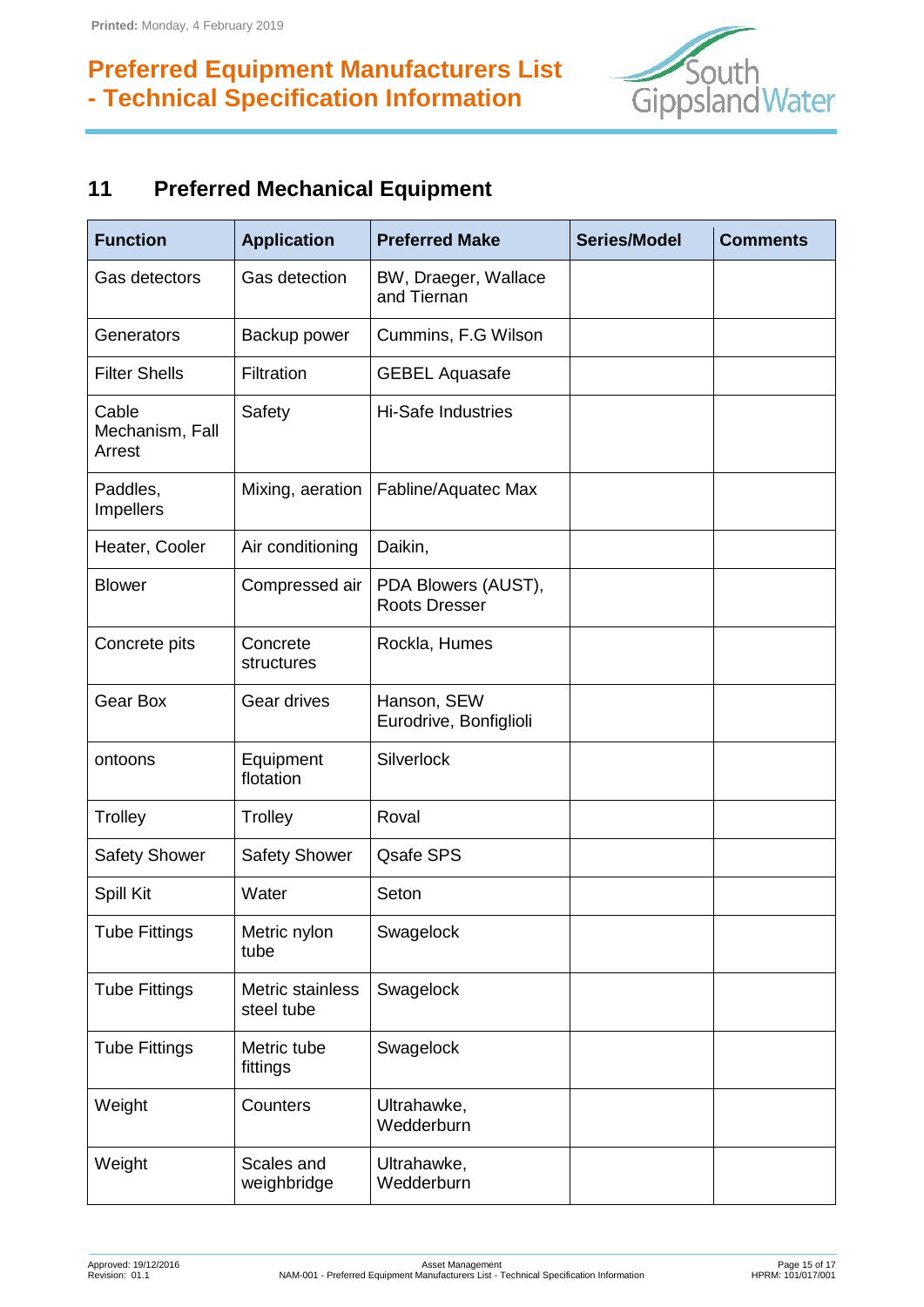

| <b>Function</b> | <b>Application</b>     | <b>Preferred Make</b>                                                                                                         | <b>Series/Model</b> | <b>Comments</b> |
|-----------------|------------------------|-------------------------------------------------------------------------------------------------------------------------------|---------------------|-----------------|
| Pumps           | Chemical<br>dosing     | Grundfos, Alldos<br>Prominent Fluid Cont,<br>Pulsafeeder, Wallace &<br>Tiernan                                                |                     |                 |
| Pumps           | Water                  | <b>ITT Flygt, Forrers,</b><br>Gorman-Rupp, Mono-<br>pumps, Thompson Kelly<br>& Lewis, KSB AJAX,<br>Orbit                      |                     |                 |
| Pumps           | Sewerage               | ITT Flygt, Hidrostal,<br>Grundfos, Gorman-<br>Rupp                                                                            |                     |                 |
| Pump            | Compressor             | Comp Air, Ingersoll-<br>Rand, Roots Dresser,<br>Atlas Copco, Champion,<br><b>Boge</b>                                         |                     |                 |
| Air Receiver    | Water                  | Air Vess, Down<br>Engineering, EURO-<br>TEC, Kaeser Kat<br>Engineering, Martison<br><b>Engineering Peerless</b><br>Atco       |                     |                 |
| Valves          | Air                    | AMIAD, CSA                                                                                                                    | $D-052$             |                 |
| Valve           | <b>Butterfly</b>       | Challenger, Pentair,<br>Tyco                                                                                                  |                     |                 |
| Valves          | Diaphragm,<br>Gate     | Tyco Water, Metaval,<br>Shearseal, Tubeline,<br><b>SMC Pneumatics</b><br>(AUST), Vinidex,<br>Wallace & Tiernan,<br>Challenger |                     |                 |
| Valves          | Check                  | AVK, EBRO Armaturen,<br>Johnvalves, Keystone<br><b>Tyco Flow Challenger</b>                                                   |                     |                 |
| Valves          | <b>Pressure Relief</b> | Bermad, DOROT, M.E.<br>Mack Valves Pty, Roma<br>Caolrex                                                                       |                     |                 |
| Controller      | Injector               | AQ2 Limited,<br><b>Prominent Fluid Cont</b>                                                                                   |                     |                 |